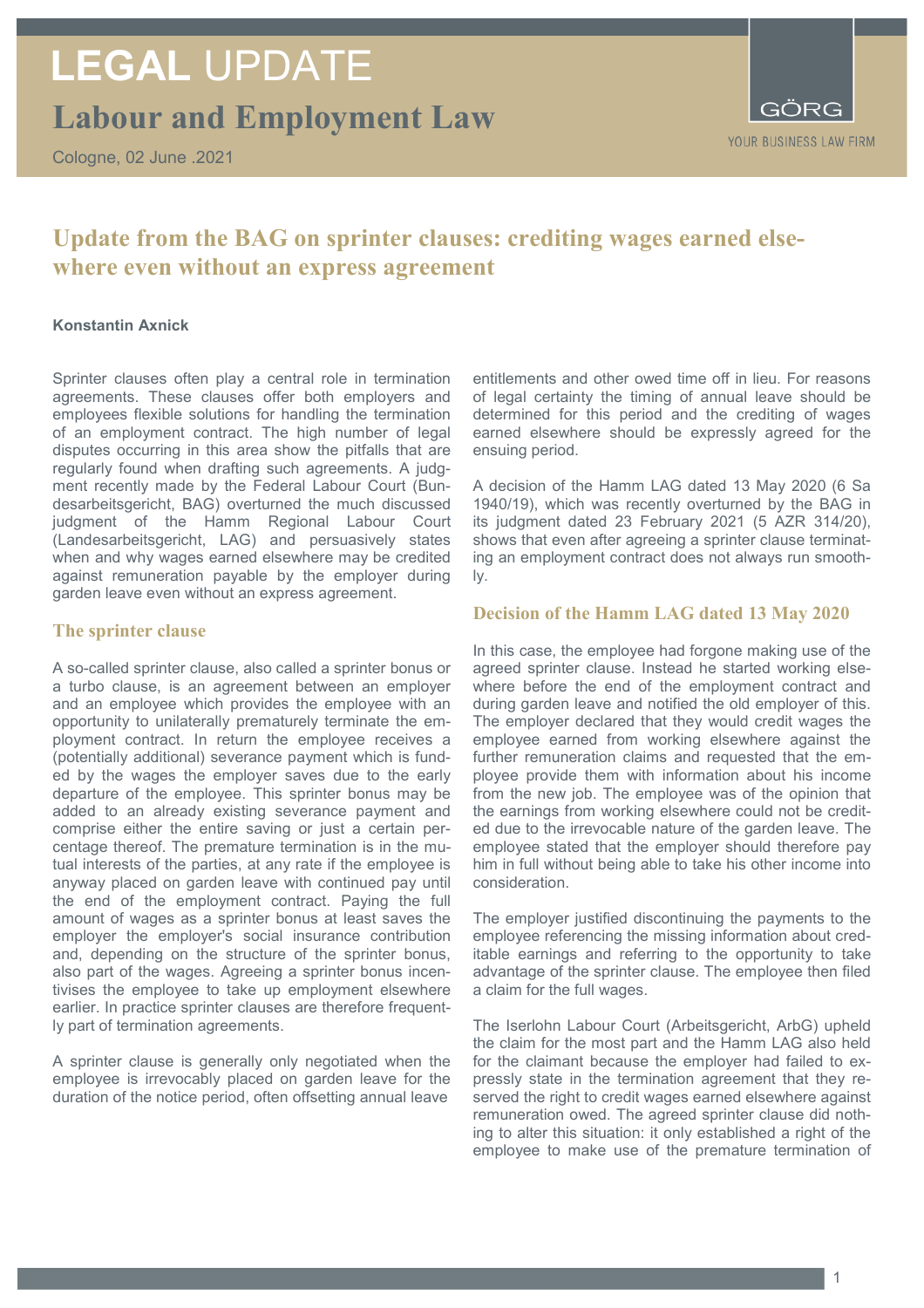### **LEGAL** UPDATE

YOUR BUSINESS LAW FIRM

the employment contract but it did not impose any corresponding obligation on him. The LAG further stated that as the employee had been irrevocably placed on garden leave with specific quantification of the remuneration that would continue to be paid and offsetting annual leave and time owed off in lieu without determining the timing thereof, it also cannot be assumed that the parties would have intended by implication other income to be credited.

#### **Decision of the BAG dated 23 February 2021**

The Fifth Senate of the BAG overturned the Hamm LAG's judgment with its judgment dated 23 February 2021 and referred the case back to be reheard.

It stated that an express clause on crediting earnings from another job was not required. According to the intent and purpose of the sprinter clause, as well as the interests of the parties which can be inferred from the general context of the agreement, it held that it was sufficiently clear that the intent of the parties was to agree to credit earnings from another job.

Although it agreed that the only right arising from the sprinter clause was that of the employee to prematurely terminate the employment contract, it then pointed out that the purpose of the sprinter clause was clearly to give the employee the freedom of action and free career choice while enjoying financial security and at the same time to not disproportionally disadvantage the employer. The employee is not supposed to suffer any financial disadvantages as a result of the termination agreement. It is, however, not to be understood that the employee was supposed to obtain an unfair advantage from the agreement. Therefore in the event the employee commences work elsewhere, it should be assumed that the resulting income earned is to be credited if the employee has not made use of the sprinter clause.

The fact that unused annual leave was granted without specifying the timing of it does also not oppose the crediting. The court concluded that where a sprinter clause with a short termination period is agreed it could be assumed

that fulfilling the annual leave entitlement would have priority and any remaining days had to be used up first taking into account the mutual interests of the parties. Only by giving annual leave this priority can its recuperation purpose be fulfilled because the parties had obviously anticipated the possibility of ending the employment contract at short notice.

#### **Summary and comments**

The decision of the BAG is persuasive. It is a text book example of explaining how contracts are to be interpreted – namely not just according to their wording, but particularly as per the intent and purpose of the agreed clauses taking the parties' interests into account on the basis of the overall circumstances. The interpretation must sufficiently weigh the interests of both parties from the view of a neutral observer. With a sprinter clause, which gives the employee the opportunity to step back from the continuation of the employment contract at short notice, the parties are recognisably pursuing the purpose of enabling employees to quickly start a new job with another company without having to completely relinquish their financial security afforded to them by the notice period.

It obviously does not reflect the intents of both parties that the employee should receive double wages from two employment contracts running parallel. Such interpretation would mean a unilateral advantage for the employee and would reduce the agreed sprinter bonus to absurdity.

The practical significance of the decision is, as before, that the crediting of wages earned elsewhere should be expressly included in the termination agreement, even with sprinter clauses. Although the courts are likely to be guided by the judgment of the BAG in similar disputes. Drafting clear clauses is recommended, however, in order to avoid such disputes. This applies even more in the event of restructuring where, as a rule, numerous employees are involved and a large financial volume can be affected by such clauses.